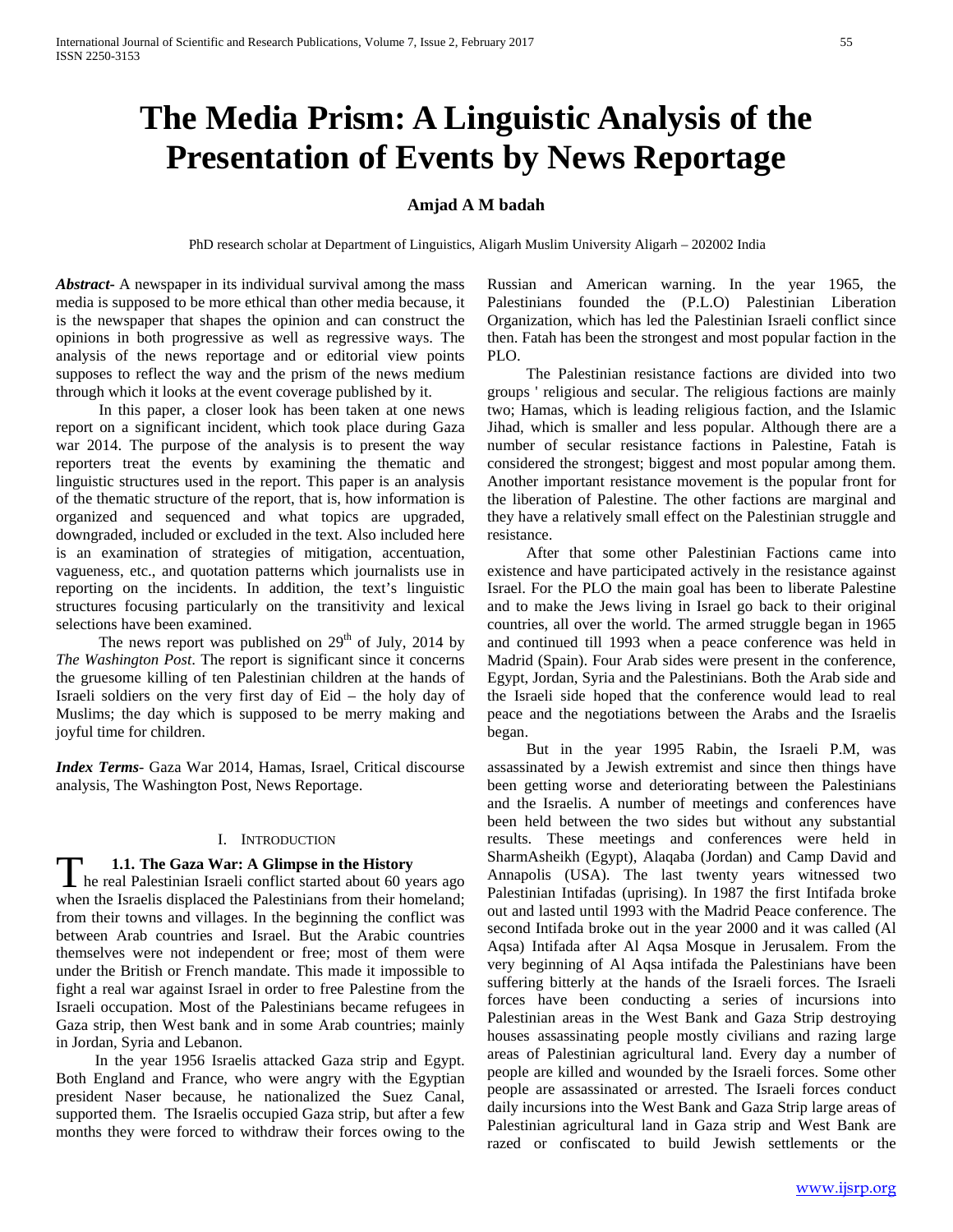annexation wall. Israeli forces usually shell the Palestinian residential areas killing and injuring a number of civilians. From time to time a number of Palestinian houses are destroyed as part of the continuing campaigns of retaliation against the families of Palestinians accused of involvement in the attacks against Israeli targets. The Israeli forces usually impose a partial or total siege or closure on Gaza Strip and the west bank. As a result of the Israeli Policy and aggression the Palestinian people have been suffering from very miserable and bad conditions. More than 70% live under the line of poverty and more than 60% are unemployed. People suffer from shortage of necessary goods such as food and clothing. Gazans live in a real prison since they can't travel abroad because the crossing points are closed.

 The Israeli policy in West Bank has caused a great suffering and misery for the Palestinians. In addition to the curfew, which is usually imposed on the cities and villages, there are hundreds of Israel military checkpoints throughout the West Bank. These check points separate the West Bank cities and villages from each other and cause big problems and suffering for the people.

 A dramatic and painful incident happened in the summer of 2007. Hamas controlled and dominated Gaza Strip by force and as a result Gaza Strip has since then been separated from the West Bank with the Palestinians having two political entities; a government in Gaza and another one in Ramallah. This has really weakened the Palestinians cause both locally and internationally. The moment Hamas started controlling Gaza, things started to take a different scale as Israel considered Gaza, as a threat due to Hamas dominance over it. Being led by Hamas Gaza suffered three tragic wars one in 2009, 2012, and 2014. My concern in this study is the 2014 war as it was the longest and the most tragic one and it is still affecting people in Gaza on a daily basis.

#### **1.2. Journalism: Role of News Paper Reportage**

 News as per Fowler's (1991: 4) is basically a practice of making social reality and this process is dynamically produced, transmitted and imbibed in and through language. This understanding resonates with view that news is a depiction of the world in language; for language is a semiotic encryption, whichfoists a structure of values, social and economic in origin, on whatsoever is represented; and henceunavoidably news, like any other discourse, constructively patterns that of which it speaks. News is a representation in this sense of construction; it is not a value-free reflection of 'facts'.

 Possibly the most crucial means of media impact comes from the language of news that requires the frames and linguistic structures qualifying individuals of a social group to convey and express their opinions about their proximate environment and the remote world 'out there'.

 Ours is a highly mediated, a multifacetedworld, in which the news media are abundant and dominant sources of knowledge-sharing, ways for setting of agendas and windows for the shaping of opinions. Moreover, the media play a substantial role in the diffusion and inculcation of a social group's values, beliefs and ideologies, and at the same time they are profoundly pivotal in constructing, influencing or challenging how one social group – in a broad sense – perceives, relates to, and represents 'other' social groups(Amer, 2008)

## **1.2.1. Journalism: Ethical Considerations**

 The notion and treatment of "news" as discourse representation could not be more evident than in reading a news item about a high-impact political event say, a Palestinian attack against Israelis or an Israeli army incursion into occupied Palestinian territories in news coverage of the war by The Washington Post (hereafter the WP), the British daily *The Guardian*, the Palestinian newspaper *Al-Ayyam* or the Israeli daily *Ha'aretz*etc. What we would see in these papers are surely different and probablycompeting 'representations' of the same reality; each representation has its specific frames, meanings, structures and conditions of news production and reception.

 Pondering into the nuances of language of newspapers as discourse representation, the representation has been viewed following Hall (1997), as "the production of meaning through language" (p. 16), and this meaning-production practice is socially and culturally conditioned because meaning "does not inhere in things, in the world. It is constructed, produced. It is the result of a signifying practice – a practice that produces meaning, that makes thingsmean" (p. 25). Minimizing the risk of redundancy, it is important to accentuate herethat news texts do not constitute transparent, objective carbon copies of the reality 'out there', but they are often the product of overlapping socioeconomic, cultural, ideological, and personal dimensions and contexts. Again, another quote from Fowler (1991: 10) drives the point that:

 "Anything that is said or written about the world is articulated from a particular ideological position: language is not a clear window, but a refracting, structuring medium. If we can acknowledge this as a positive, productive principle, we can go on to show by analysis how it operates in texts".

 Therefore, starting from the proposition that there are often disparate and sometimes-conflicting representations of the same social reality, critical discourse analysts zoom their analytical gaze on the way a specific representation is produced and legitimized. This is often done through an analysis of both the linguistic manifestations integral to such a discourse representation and the wider contexts within which this representation is produced.

#### II. RATIONALE OF THE STUDY

 The Rationale Of The Study, "The Media Prism: A Linguistic Analysis of the Presentation of Events by News Reportage", accounts for conclusion(s) drawn on the basis of analysis of various parts of the newspaper Report and its coverage aiming at confirmation of the construction of legitimate actor(s) and its alignment for prejudice(s), towards any of the actors in Gaza war, within its representations.

 This study interests not only to give an account of what journalists actually stated, rather attaches more to identifying the meanings and forms which journalists employ in constructing and evaluating political actors and their violent actions during the war. A special attention has been to how linguistic structures help contribute to the legitimation or delegitimation of political actors and their actions along with their potential effects on the way readers are positioned to comprehend the war and how stereotyping has been constructing as the resultant of the process of nomenclature.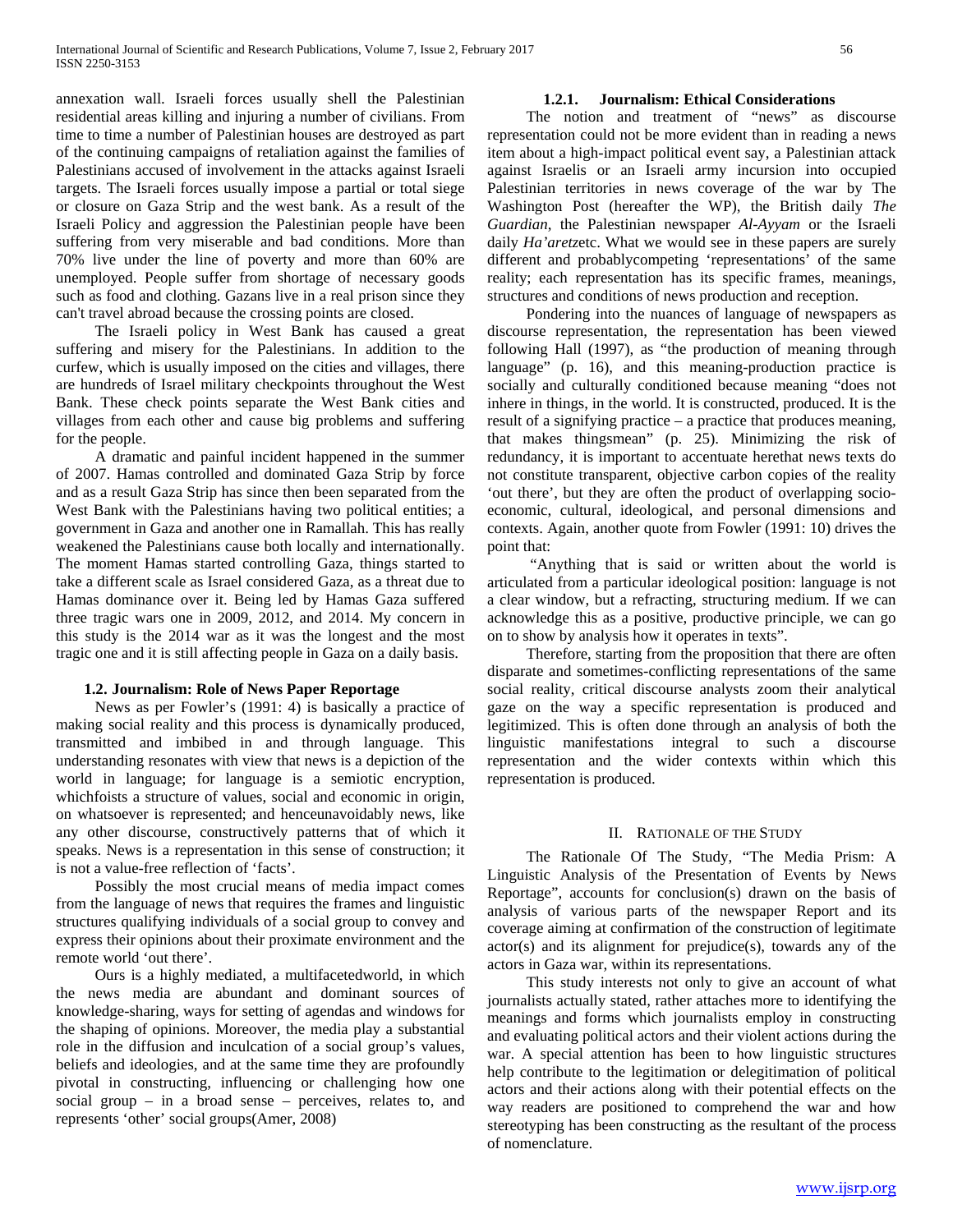#### III. METHOD AND APPROACH

 Within the framework of Critical Discourse Analysis (CDA), an analytical framework has been worked out, which is fashioned keeping in view the Fairclough's (1992) and van Dijk's (1991, 2001) CDA models. The analytical framework aspires at (1) inspecting discourse meanings by the way of investigating topics and propositional meanings communicated in the texts, (2) examining surface structures through analyzing certain syntactic, semantic, and pragmatic features of the texts and (3) connecting the forms and meanings of the newspaper discourse to their ideological, political, cultural and institutional contexts in order to locate the study goals well.

 Based on this analytical framework, the main topics, which emerged from the data analysis and are dominant throughout the whole text corpus has been recognized. Data analysis involves examining propositional content and key textual properties such as lexical and syntactic selections, metaphors, presuppositions, intertextual traces of other voices and discourses and patterns of exclusion, inclusion, mitigation and emphasis.

 In addition to looking at the whole text corpus, not any oped was selected for given to the main objectives of the study those can be treated as third person ideas outside the WP family and two news reports and two editorial write-ups by the editorial board reflecting the personal views of the WP, for a detailed critical discourse analysis. Since news headlines occupy a prominent role in news reporting, a transitivity analysis of news headlines about violence in order to determine how headline editors generally define and evaluate the violent acts of Palestinian and Israeli actors has been provided besides news reports and the editorials.

 Finally, the findings of (inter)textual analyses have been bonded to the processes and contexts of news production and reception, which relate to how the WP covers the War. These involve political and cultural contexts, economic factors, news gathering routines and editorial policies which are basically invisible to the readership but are comprehended in the linguistic and other semiotic choices journalists make in their texts.

 Therefore, the analysis of editorial discourse on any event needs to account for both the textual choices adopted and the social constructions and the cultural climate in which an editorial discourse is embedded.

#### IV. ANALYSIS OF THE NEWS REPORT

 On 29th of July 2014 The WP published this news report. The news report analysis focuses on the way animportant incident is constructed including the linguistic resources available to the reporter in her/his representation of actors and their actions.

 A significant research into the reports available has been made to finally choose the present news report. In this news report The WP is reporting the killing of 10 Palestinian children on the first day of Eid-ul-Fitr, one of the most important Muslim festivals celebrated all over the world after fasting for one whole month the month of 'Ramadan'. Since, the day of Eid-ul-Fitr, being festive in its nature, is supposed to be the happiest day and if parents lose their kith and kin on this day; it is of course painful. Nonetheless, the WP has reported this as the following:



**Screenshot: the News Report obtained from online, the WP – July 29, 2014.**

 This incident was so important that it capturedthe frontpage headlines of various newspapers released on July 29, 2014 with a big typography banner headline reading 10 Palestinian children killed. The way news papers treated this news headline with large style and size, which was stretched across the front page, may indicate that the headline's editor wanted to

emphasize and magnitude the offensive not only to show that 10 children were killed.

 Though, the WP treated the headline in the same way as shown above in the screenshot. Although very clear, styled large but the way it reads the headlineis totally ambiguous as, "Netanyahu warns Israel to prepare for long Gaza conflict, as at least 10 more are killed." A very clear semantic ambiguity can be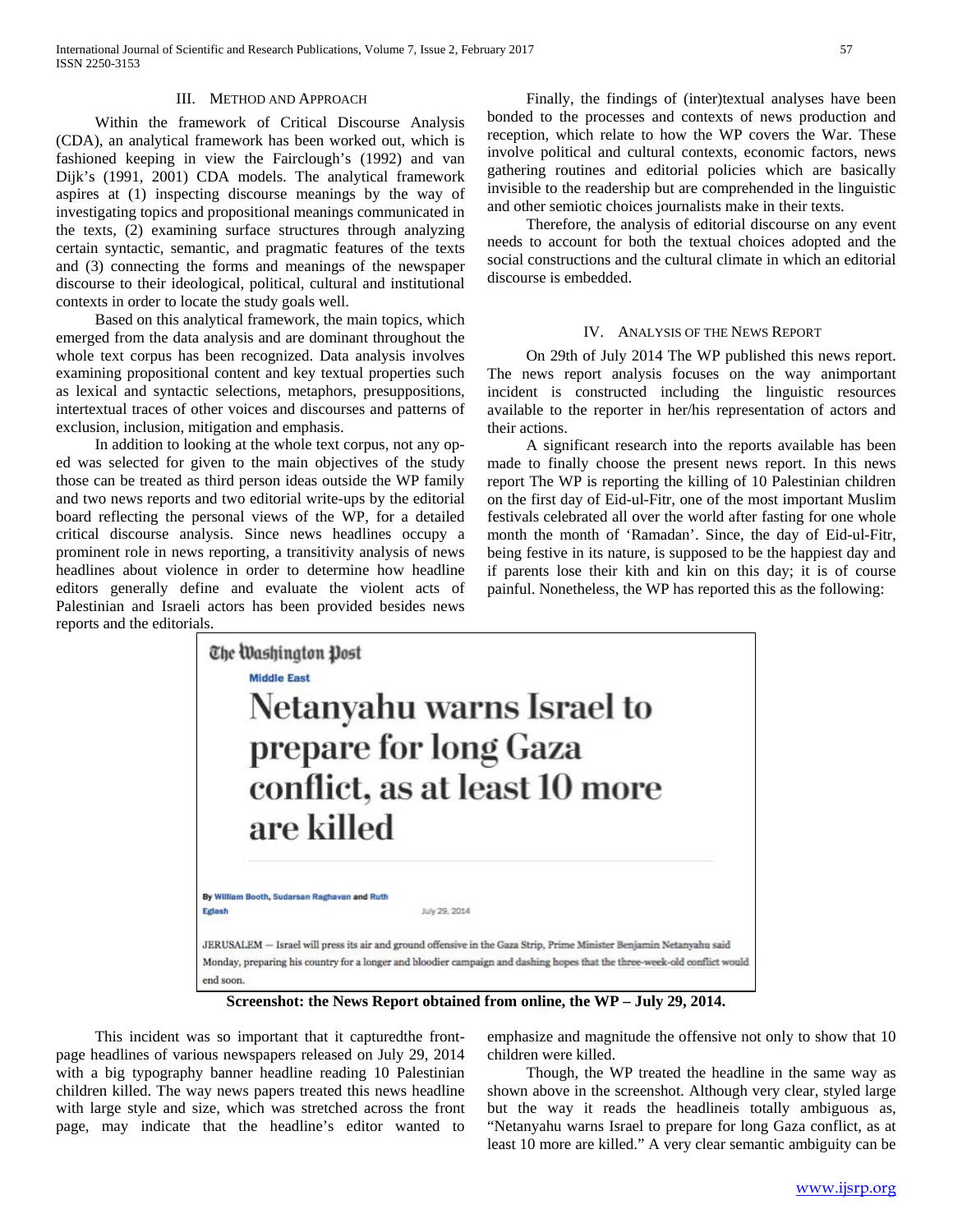seen in the headline. Since the reader encounter such a headline, which consists of two clauses, the first tells about Israeli prime minister warning Israel to prepare for some long conflict in Gaza and the next clause talks about 10 more dead. And this kind of ambiguity in both clauses of the headline makes readersunderstand different news than the reality itself.

 Reading the first clause one feels that the offensive is taking place by the Palestinian actors and Israel needs to be cautious. Likewise, the second clause provides misleading news of killing of ten more 'people' as if more killing took place before not by Israel but even by the Palestinian actors. One more thing to take into consideration here is that they didn't even mention the identity of the dead, whether they are Palestinian or Israeli, men or women, children or adults and so on. With this kindof ambiguity of this news headline, the readers will not be able to understand the news from the headline.

 Thus the headline does not show hence conceals the actual agent or a direct agent for the offensive of killing. Furthermore, the construction of the second clause of the headline is in passive voice and is a dependent clause. The passivation and relational dependency in the clause reveals that the editor has chosen a style to conceal the direct agent. In fact, the ten children were killed as aresult of Israeli offensive that also on the eve of Eid-ul-Fitr.

 Now lets take a look at the first paragraph of the report which reads:

 *"Israel will press its air and ground offensive in the Gaza Strip, Prime Minister Benjamin Netanyahu said Monday, preparing his country for a longer and bloodier campaign and dashing hopes that the three-week-old conflict would end soon."*

 The paragraph consists of three clauses. In the very first of this paragraph one can see that the first clause reads about future plans of Israel and so does the second onebut the third one reads about the present situation. In the first clause i.e. "*Israel will press its air and ground offensive in the Gaza Strip*" the editor choose to the future tense which entails that something against Israel has happened already and so Israel needs to increase air and ground offensive. It symbolizes Israeli anger and hence speaks about the Israeli plans as an affirmation has been given by the Israeli Prime Minster, which can be read in the second clause, "*, Prime Minister Benjamin Netanyahu said Monday".* Further, it talks about preparation for, "*longer and bloodier campaign".* 

 The editor choice to adopt the comparative degree*long* and *bloody* induces presupposition among the audience that something long and bloody has already happened and now preparation for *longer* and *bloodier* is going to happen, however the actor here is concealed and can't be figured out. Finally, it reads about dashing of the hopes for ending the conflict. Hence the backgrounding of the Israeli agency is clear as seen in the paragraph.

 The second paragraph reads the rejecting of appeals for an immediate cease-fire from the US, the UN and others by the Israeli PM. The rejecting of the appeals is cited for two different reasons. One is that Israel wants to keep the offensive going on unless it neutralizes all the tunnels through which Hamas infiltrates Israel. The other reason cited as the protection of Israeli citizens and its children. Though, this paragraph hints on Israel being the agent of the action but it tries to substantiate its offensive with the reasons cited. The line that reads, *"the tunnels,* 

*he said, have the sole purpose of destroying our citizens, killing our children."* This line invokes human ethical concerns for their children and thus justifies the statement. However, this statement conceals the death of Palestinian children killed by the Israel. In this way the WP obviously shows its prejudice towards the Israel and reports in a way as if it reports for the justification and advocacy of their offensive.

 Netanyahu's justifying statement can be taken as a word play creating and endorsing a myth of security concerns. The words used by him while defining the tunnels are a nice word play that arrives at the myth of security concern. For instance, tunnels (= Hamas tunnels) sole purpose (= only motive) in his statement, "*the tunnels have the sole purpose of destroying our citizens, killing our children".* The security concern can be treated as a myth as this type of security is at the cost of the lives of Gaza people and their children.

 The newspaper has reported this 'myth' in support of the justification for the Israeli attacks on Gaza people and their children. This statement of the prime minister also takes a levy on striking stereotypes on Gaza's resistance groups. As the phrase 'sole purpose' used in the statement can be taken as a stereotyping token for Hamas for it conveys the image of Hamas as some blood thirsty group who want to destroy the otherwise 'peaceful and peace loving Israel'.

 The third paragraph of the same report which reads, *"Israel's antagonist, the Islamist militant organization Hamas, which controls the Gaza Strip, continued to unleash deadly mortar and rocket fire, triggering air raid sirens across Israel"*  has been drafted carefully by choosing certain lexical items building different phrases that define the Hamas unlike the Israel. Here it needs to be emphasized that in the previous report and throughout this report as well, the word Israel has been used as 'Israel' only and has not been served with any adjective unlike the word 'Hamas' to define it.

 Nonetheless there are two phrases in this paragraph which are used for Hamas, '*Israel's antagonist*' and '*the Islamist militant organization*' to define it. The two phrases need to be analyzed for their occurrence. The structure these phrases build is that of an adjective phrase. So, the two adjectives have been served before the word 'Hamas' in order to define and to tell more about Hamas. Thus these two phrases define Hamas as the Israeli opponent who are an Islamist militant organization. Where as Hamas has an already it's political definition served in many books and literature which can be summed up as a Palestinian Sunni-Islamic organization which is governing authority of the Gaza Strip. Here I am just trying to show that the WP is prejudiced towards Israel and that is why it needs to define Hamas. This defining as an Israel's antagonist, Islamist militant organization' conveys the negative meaning of Hamas which diminishes the role of Hamas as Palestinian national.

 The WP is supposed to be fair otherwise, given to the definitions of Journalism. But it chooses different words, which serve as adjectives to create or degrade the image of an organization. The lexical item, the noun militant used for the Hamas clearly shows that the WP is reporting as if being the ally of the Israel. This usage of the word *militant* clearly shows stereotyping of Hamas. Because, if Hamas is a militant organization that means Israel can be a legitimate one in whole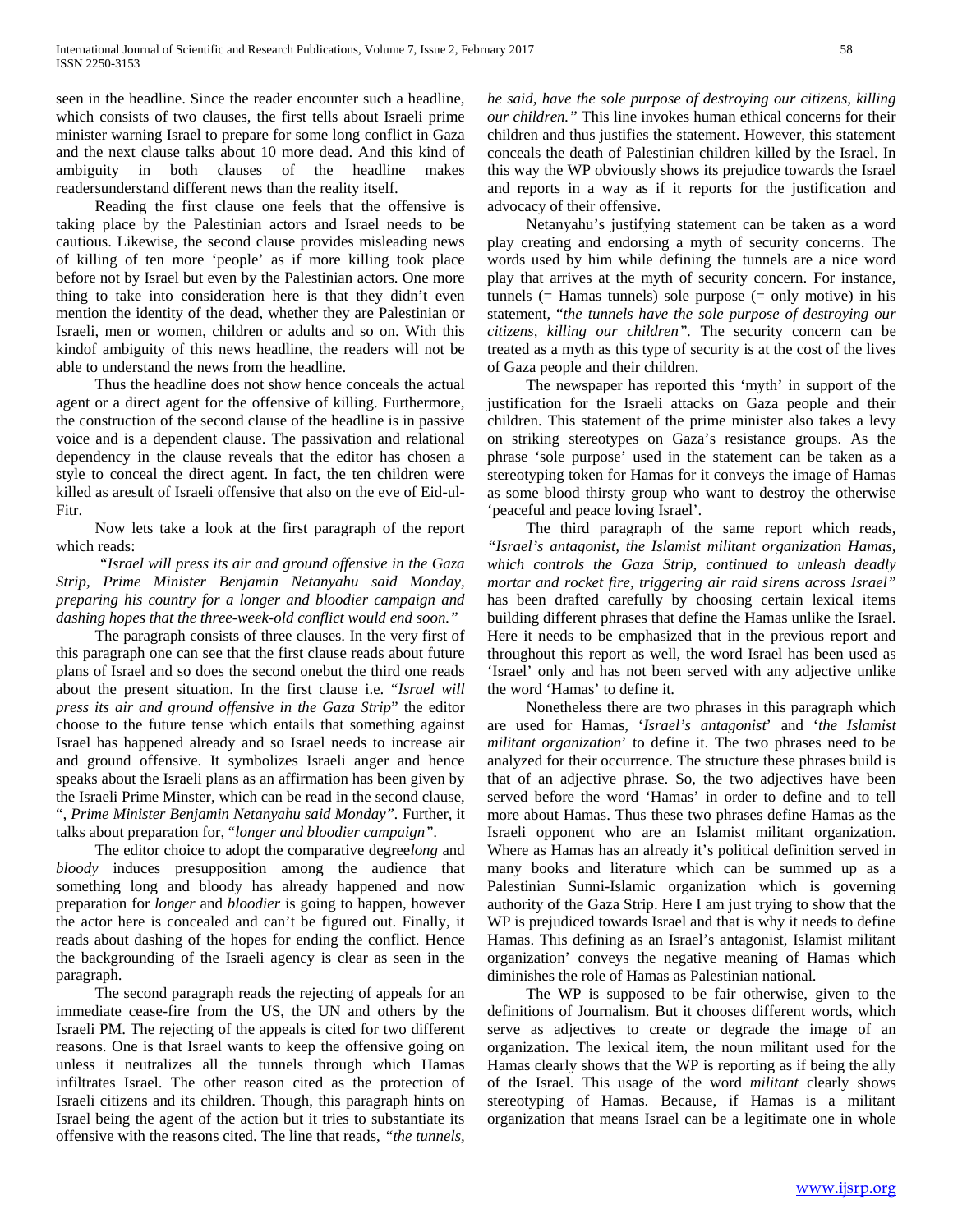of the war going on. This way, the WP is legitimizing the Israeli offensive also.

 Now keeping in view the above paragraphs and the content, it can be concluded that after reading about Israel's plans, their justification and the use of adjective phrases for the Hamas the WP is displaying its biasness towards Israel.

 However, the next paragraph of the news report, '*In Gaza City, explosions Monday rocked a neighborhood and left at least 10 people dead, including children playing on a street, as a brief lull on one of Islam's holiest days gave way to fresh attacks and tragedy'* connects to the second part of the headline of this news port which is *as 10 more are already dead.* This paragraph reads about the explosions that rocked a part of Gaza city leaving 10 people and children dead. It misses the agent behind explosions and speaks nothing clear about the 10 people whether they are Palestinians or Israeli. Since the incident happened on one of the holiest days and it is assumed to pave way for fresh attacks and tragedy. Again the question is about the agent but the agent that will start the 'fresh attacks and tragedy'.

 After talking about the number of causalities reported by the Palestinian health officials, the next paragraph reads about Hamas blaming Israeli airstrikes for the tragedy. The transitivity in the shape of material process can be has been adopted by the WP to report the agent of the action which comes out as 'Israeli air-strikes' and the human agent – Israel, for that matter. Also, the agent has been cited as an'alleged' one which is not clear whether it were the Israeli air-strikes or not. Because the word *blame* has been used to describe the agent of the action as follows:

 *Hamas officials* blamed Israeli airstrikes *for the blasts at the al-Shati camp, also called Beach Camp. A spokesman for the Israel Defense Forces denied firing at the neighborhood and attributed the explosions to failed rocket launches from Gaza militants.* 

 Furthermore, the claim of Hamas has been denied by the Israeli Defense Forces' spokesman and attributed the same to Gaza militants, which may be other than Hamas also. Thus the agent of the action cannot be clearly defined here. Moreover, the agent of the action as per the claim of the Israeli Defense Forces' spokesman is a material agent i.e. 'the failed rocket launches' and this phrase provides a simultaneous perception of failure of Gaza militant's action and the safe side of Israeli military. It can also be compared with the meanings of weakness and strength respectively.

 The backgrounding of the agent is clearer in the next paragraph of the report in which it has been a general statement made rich enough to the audience to conclude that the offensive was an unwanted tragedy which both of the 'assumed agents' have denied. The report says both Israel and Hamas has denied the responsibility of the action.

 It needs to be noted here that I used the term 'assumed agents' that shall mean Hamas and Israel. As both are antagonistic to each other and are the two prominent agents of the Gaza war, 2014.

 Later on the news report reads Hamas statement that talks about the revenge that the occupation has to face at their hands. The word 'occupation' used by the Hamas has no elaboration by the news editor. So, it cannot be slammed over the Israel as it hints to be Israel because it is a statement of Israel's antagonist in the Gaza.

 While reading the statement of the UN Security Council that calls for a humanitarian cease-fire ahead of Eid and beyond, the report adds Benjamin Netanyahu's statement in which he rebuffs the call for cease-fire supporting his rejection statement by demonstrating insecurity of Israeli citizens. In this way the report hints at somewhat legitimacy of the Israel.

# **4.1 Quotation Patterns**

 Adding to the reporter's description of the incident, much of the text is devoted to different accounts of and verbal reactions to the incident with quotes from Israeli, American and Palestinian newsmakers. As a main component of news reportage, journalists draw on other voices and news sources as a strategy to enhance the credibility of the reportage and sometimes to convey a dramatic, vivid live broadcast of the events taken place. Bell (1991) points out that a quotation "adds to the story the flavor of the newsmaker's own words."(p. 209).

 Similar to the news report on the Ground Incursion and children killing incident, the reporter in the reports rely more on Israeli sources in accounting for and reacting to the event. The sources quoted on the Israeli side are institutional, authoritative figures such as Army officials, the Prime minister and other ministers which according to (Bell, 1991) make their views more credible and newsworthy than citing individuals. There are some paragraphs, which include direct or indirect quotations from Israeli sources e.g. "They are really stressed. They have to work very hard to achieve meaningful or strategic developments," said Kobi Michael and Kobi Michael is Senior Research Fellow at the Jerusalem Institute for Israel Studies (JIIS)

 While journalistic constraints such as access and availability of news sources may determine the type and frequency of news sources, this pattern of using senior named Israeli officials to explain the events, makes their account of events more credible compared with that of ordinary people whose objectivity and credibility may be questioned. For example, the reporter makes an effort at including the Palestinian account of the incident, in paragraphs 5, 6, 12 and15 of this report is only included after the Israeli version of the event is well established. Further, the Palestinians' account, contrasted with official Israeli official statements, which are portrayed as being less reliable. The expected contradictory accounts from Israeli and Palestinian sides do not, however, translate into how the reporter treats the event. Rather, s/he seems to attach more weight to the Israeli official account of the incident and her own observations seem to back this account, as clearly indicated in the usage of words chosen.

#### **4.2Perspective and Authorial Evaluation**

 In addition to the reliance on direct and indirect quotes, the reporter also includes her own perspective and evaluations of the situation. Perspective refers to the viewpoint or position which reporters write from or identify with in reporting on a particular event (van Dijk, 1991). In this report the paragraphs 3, 10, 14, and 17 are particularly illustrative examples of a subjective process of foregrounding certain aspects of the situation and deemphasizing and excluding other aspects.